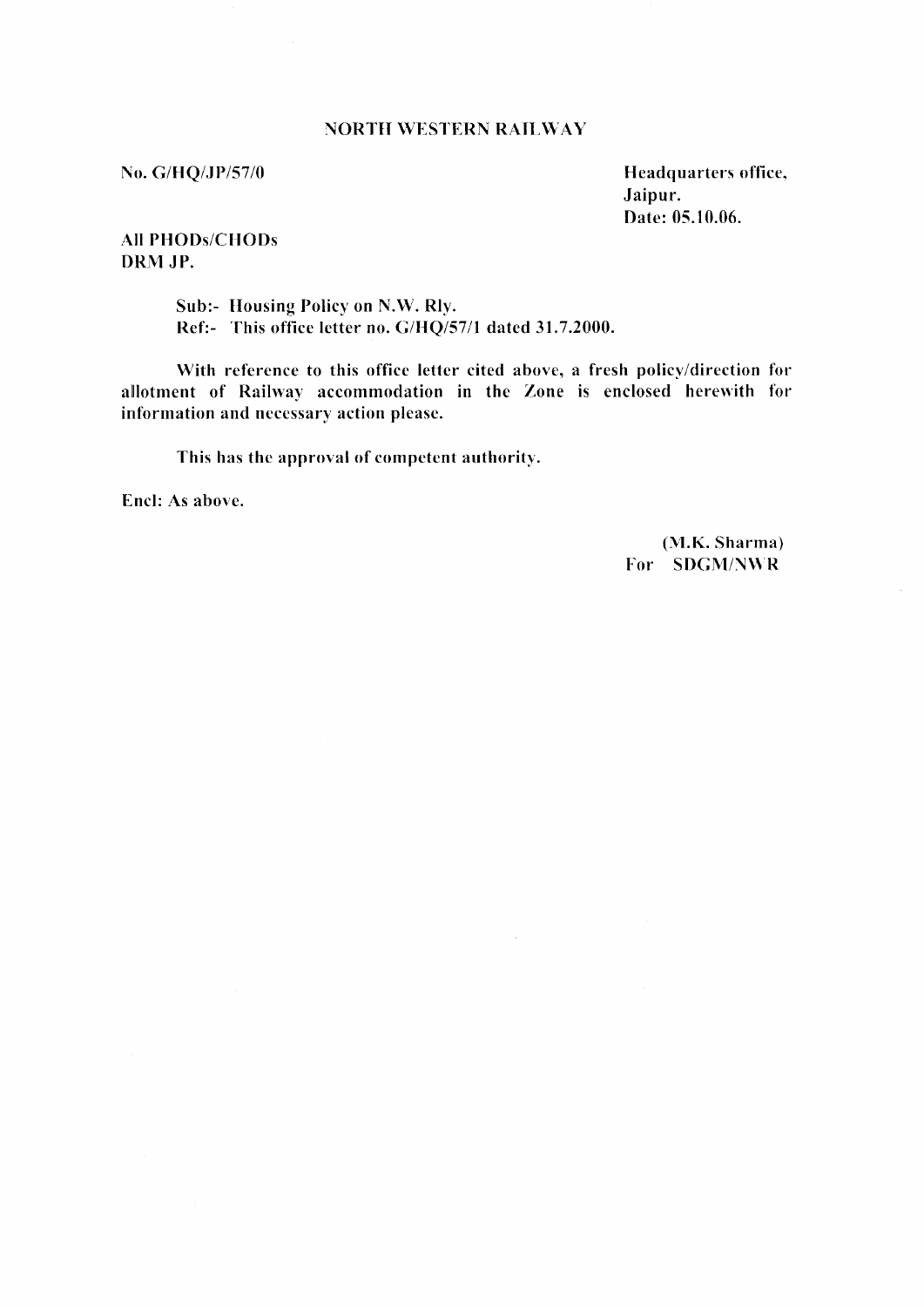## RULES FOR ALLOTMENT OF RAILWAY QUARTERS TO OFFICERS IN **JAIPUR AREA**

## Preamble

In the past from time to time, quite a few orders have been issued on the matter of allotment of Officers' quarters, change of quarters, Servants Quarters, garages etc. For convenience of Officers as well as the Administration, it was considered necessary to compile all those orders and issue a single order. All concerned are requested to go through these orders and keep in view while submitting their application. The rules are applicable to all the officers of NWR with prospective effect.

#### $1<sup>1</sup>$ General

#### $1.1$ **Pools**

The eligibility for various types of Railway quarters/ Bungalows is as under: -

|                         | S. No.   Category and Grade of Officers                                        | Eligibility for    |
|-------------------------|--------------------------------------------------------------------------------|--------------------|
| $\Box$ $\Box$ $\Lambda$ | All Asstt. Officers                                                            | $Type - IV$        |
|                         | $1 - B$   All Sr. Scale Officers, whose basic pay<br>is less than $Rs. 12,000$ | $Type - IV$        |
|                         | All St. Scale Officers, whose basic pay<br>is Rs. 12,000 or more and JA Grade  | Type IV Spl. $&$ V |
|                         | SAG & above                                                                    | Type V $&$ above   |

 $1.2$ Allotment of Railway accommodation will be made by SDGM.

- $13$ The Type  $-V$  houses and above in Ganpatinagar Railway colony will be kept exclusively for allotment to PHODs and CHODs, who will be treated on par for this purpose.
- $1.4$ Nominated houses: -GM. NWR's House Panipech  $\sim$ Rail Sadan Loco colony DRM/JP
- $1.5$ Other houses will be allotted as per priority of registration.
- 1.6 In accordance with the provisions contained in the code rules or Railway Board's directives for the time being in force and subject to such orders as may be issued from time to time, the following rules will apply for allotment of quarters to officers posted in Jaipur area.
- $1.7$ While quarters may be provided subject to availability thereof or where considered necessary for special reasons near their place of work, no Railway officer has a right to claim provision of Railway accommodation.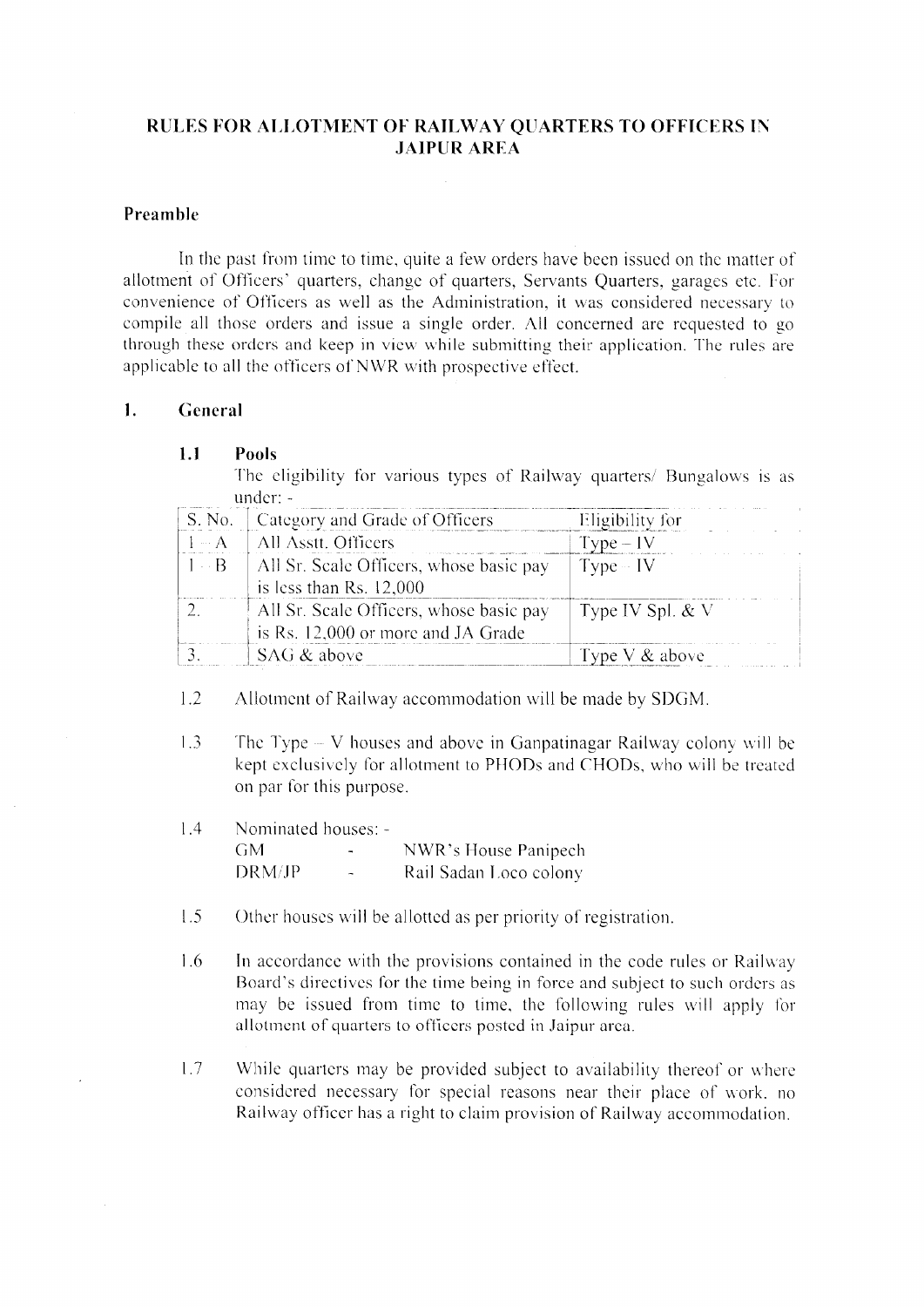- $1.8$ The officers who are in occupation or Railway quarters are bound by the rules and regulations and other conditions as amended from time to time or as may be prescribed hereafter by the Administration.
- $19$ The Railway may hire private flats as accommodation for its officers posted in Jaipur areas as and when required in accordance with the policy of Railway Board. Names of Officers occupying accommodation leased by Railway will be kept in the waiting list as per priority of registration of his/ her entitlement. In case the officer does not occupy the house allotted as per entitlement, his name will be removed from the priority list.

#### $2.$ Out-Of-Turn-Allotment

 $2.1$ Not with standing anything in these rules an allotment of residence may be made on out-of-turn basis by GM.

#### $3.$ **Application of Allotment**

- $3.1$ An officer on joining duty on any working post in Jaipur is entitled to register his/her name for the allotment of a house from the date of joining the working post.
- $3.2$ For the purpose of registration, the officer is required to send an application to ADGM direct. The ADGM will maintain a register in which he/she will enter the names of the applicant in a serial order under the respective category of officers waiting for accommodation and issue acknowledgement.
- $3.3$ When a flat has been allotted to an officer, he must intimate the acceptance or rejection of the offer within four days from the issuance of the allotment letter. He should also intimate the date of occupation to ADGM, Accounts Officer and Pay Bill concerned.
- 3.4 A 7 (seven) days notice of intimation before vacation of accommodation should be sent to S&T branch of HQ Office whenever an accommodation has to be vacated by an officer who is having DoT phone provided by Railways at his residence.
- $3.5$ An officer vacating the Railway accommodation must hand over the charge of the accommodation and its keys to the concerned IOW, otherwise he/she is liable to pay for any missing fittings or damages to the bungalow/quarter etc. He/ She should inform details of vacation to the concerned electrical department supervisor also.
- $3.6$ Rent for Railway accommodation will become due from the date after four days from the date of allotment or from the date of occupation, whichever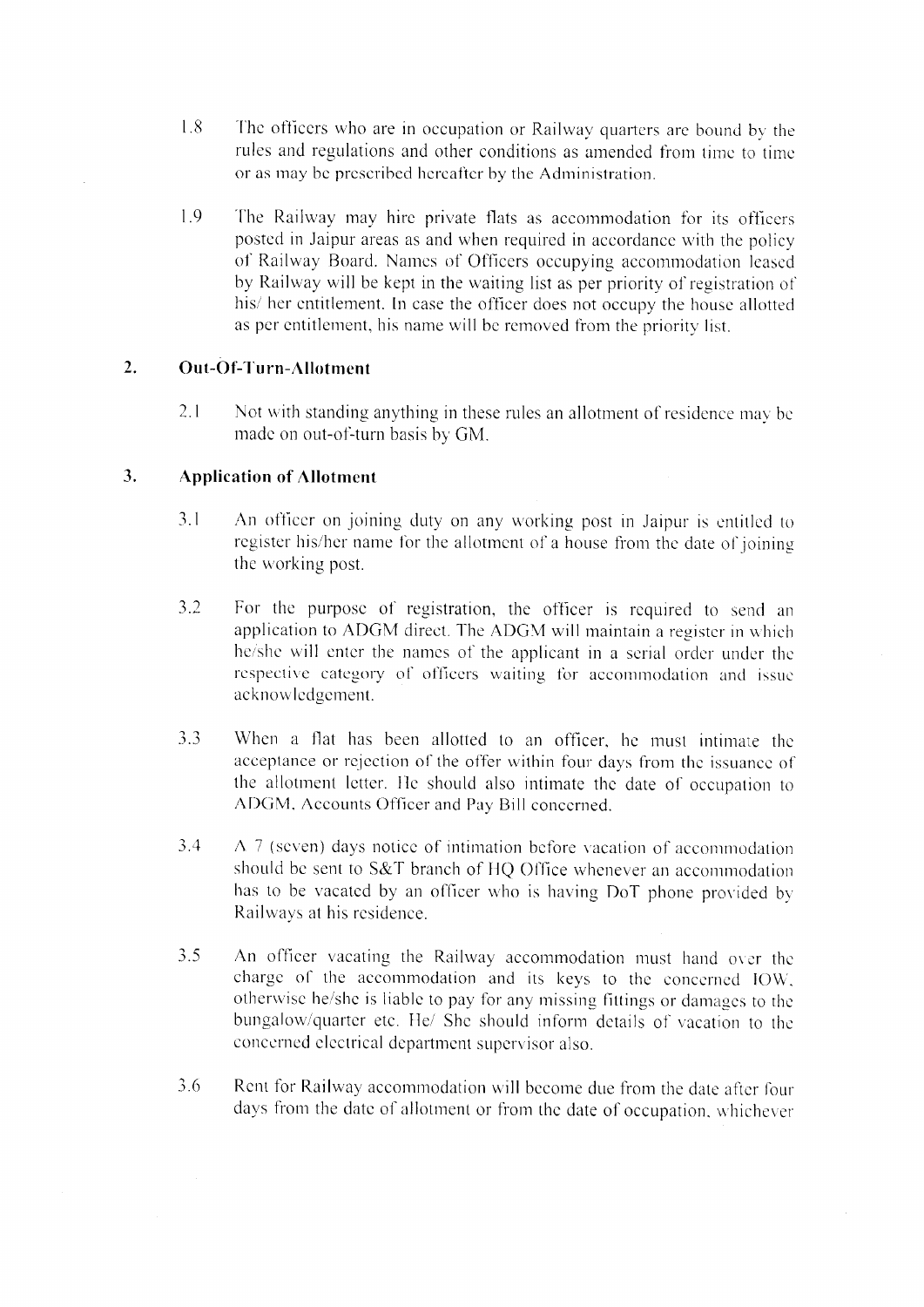is earlier. If the accommodation is not vacant on the date of allotment, the rent will become due from the fourth day after the accommodation is made available for occupation.

 $3.7$ When an officer occupying a Railway quarter in Jaipur is transferred out of Jaipur, a copy of the transfer order should be sent to the ADGM.

#### $\overline{4}$ . **Principles for Allotment**

 $\mathcal{L}_{\mathcal{A}}$ 

The priority for allotment will be in the following order: -

- $(i)$ **AGM**
- $(ii)$ Principal HOD's and CHOD's (at par)
- $(iii)$ HOD's and other SAG officers
- $(iv)$ JAG officers and Sr. Scale officers with basic pay of Rs.  $12,000/-$  and more.
- Sr. Scale officers with basic pay less than Rs. 12,000 -, Jr.  $(v)$ Scale officers and Class-II officers.
- $4.1$ Allotment of accommodation under the above categories will be made on the basis of registration.
- $4.2$ AGM's and Principal HOD's and CHOD's will have first priority of allotment.
- 4.3 If an officer who is not in occupation of Railway accommodation is promoted to higher grade, his seniority on the waiting list in the lower grade will be maintained and if his turn comes for allotment of accommodation in the lower grade earlier than that in the higher grade, he will be allotted accommodation of the lower type as a transit accommodation, till such time his turn comes for accommodation of higher type. He will however, be required to submit another application so that his name can also be registered in the category of officers which he has attained on account of his promotion.
- 4.4 Name of officers transferred from Jaipur will be removed from the waiting list. In case an officer is posted back to Jaipur within six months of his transfer in the interest of administration, his/her name will be re-entered and his/ her original position in the waiting list restored.
- If an officer is transferred back to Jaipur after a period exceeding six  $4.5$ months and is occupying a house unauthorizedly, whether eviction proceedings have been started against him or not, the house occupied by him will not be regularized. On assuming charge in Jaipur, he will have to make a fresh application and will be allotted a house in turn. If he does not vacate the house unauthorizedly occupied, he will have to continue to pay penal rent as prescribed under the Rules till he vacates the house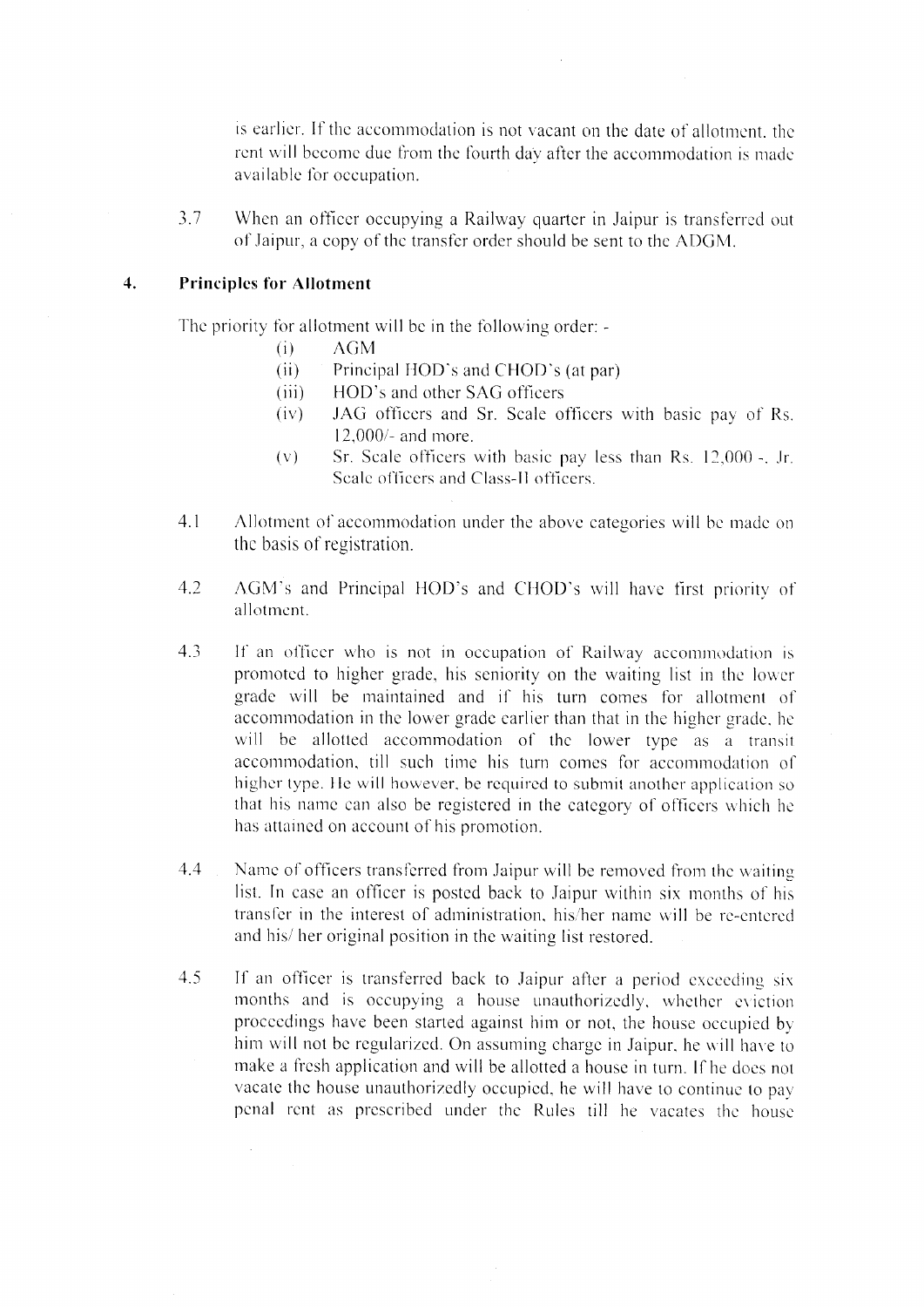unauthorizedly occupied or allotment of the same house is made on his own turn.

- Adhoc promotees to Group B service and posted in Jaipur may register 4.6 their name for allotment of officers' quarter. However, such officers will be considered for allotment of transit quarters only on completion of two years continuous service in Group B. The date on which they complete two years continuous service in Group B or the date of receipt of application for allotment of quarters, whichever is later, will be taken as the date of registration for allotment of transit quarters. When an adhoc promotee gets confirmed in Group B on formation of panel, he will be considered for allotment of regular quarters also and the date on which the panel is declared will be taken as the date of registration for regular quarters and also transit quarters if he had not completed two years continuous service in Group B. If an adhoc promotee is in occupation of officers quarter and is reverted to Group C, he will have to vacate the quarter and for its retention, rules applicable for retention on transfer will apply.
- Officers' quarters at Ganpatinagar Railway Colony area have been 4.7 earmarked for officers of PHOD's/ CHOD's grade and above. The quarter in other areas have been earmarked for SAGs/ JA Grade, Sr. Scale and Jr. Scale Officers and if PHODs/ CHODs and above officers have specially requested for allotment of a Railway accommodation in Panipech, Jaipur it can be considered by SDGM.
- Separate waiting list for different grades of officers, as indicated in Para 4  $48$ will be maintained for allotment of quarters in Jaipur area according to their date of registration.

#### $5.$ **Allotment of Accommodation**

- The following principles will be adopted for allotment of accommodation  $5.1$ for the time being due to shortage of accommodation: -
	- 5.1 (i) Type VI and above: Priority for such accommodation will be maintained for AGM, PHOD's and CHOD's from date of registration. PHOD's and CHOd's will be treated on par for the purpose.
	- 5.1 (ii) Type V: The available houses will be allotted in the ratio of 3 for SAG to 1 for combined waiting list of Selection/ JA Grade.
	- 5.1 (iii)Type IV Spl: The available houses will be allotted in the ratio of 5:1 between Selection Grade/JA Officers to Senior Scale Officers drawing Rs.  $12,000$  & above.
	- 5.1 (iv) Type IV: The available houses will be allotted in the ratio of 5:1 among Senior Scale and Asstt./Junior Scale Officers.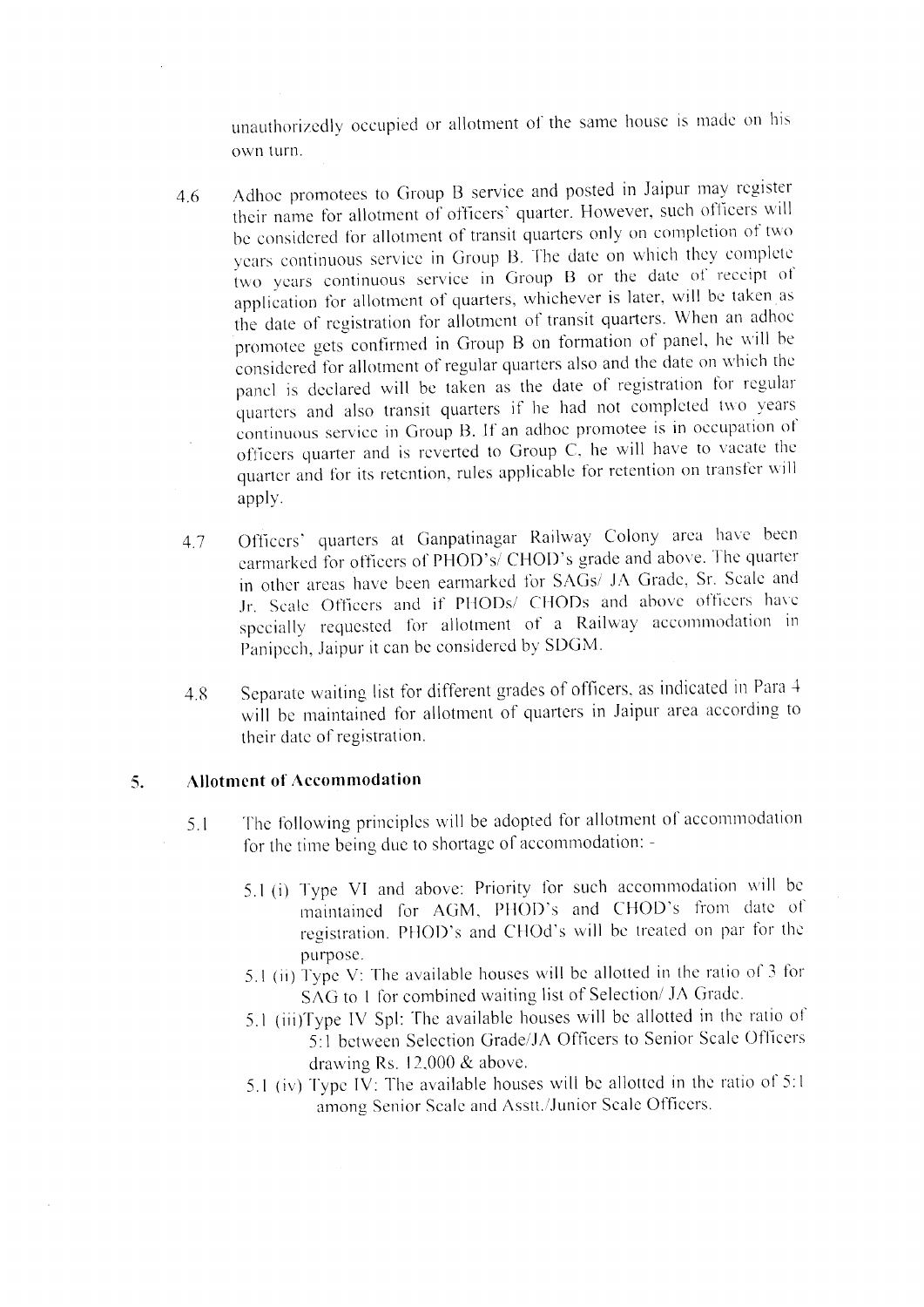- 5.1 (v) Whenever officers residing in quarters lower than their entitlement have registered for change of accommodation the change will be permitted in the ratio of 1:1.
- Pool Balancing: Division/ HQ Pools: In case any officer occupying a  $52$ Division pool quarter is transferred to headquarters office, the quarter occupied by that officer will be transferred to the General Pool. The procedure ante will be followed in the case of officers occupying quarters under the Headquarter Pool transferred to Division, Pool balancing will be done at the earliest opportunity.
- $5.3$ Transit leased accommodation:
	- 5.3 (i) An officer who has been allotted transit or leased accommodation will be considered for regular accommodation according to the date of registration.
	- 5.3 (ii) An officer who has been allotted transit accommodation. If allotted regular accommodation on his/ her priority reckoned from the date of registration for regular accommodation refuses to occupy the regular accommodation on any pretext, will be considered unauthorized occupant of that transit accommodation and will be liable to be penalized by way of recovery of damage rent as prescribed by Railway Board from time to time.
	- 5.3(iii) Normally the accommodation in the Rest House at Loco Colony will be given to Administrative Officers. SA Grade officers being SAG/JA Grade officers. This over preference given accommodation provided in the Rest House will be treated as transit accommodation.
	- 5.3(iv) The transit flats on Loco Colony will be allotted to Sr. Scale and Jr. Scale Officers according to their priorities as per date of registration.

Allotment of Rest house to be used as transit accommodation will be done by DGM/G.

- 5.3 (v) Officers are entitled to take houses on lease as per extant rules. Allotment of leased accommodation is dealt with by Chief Engineer/General.
- 5.4 Change of locations:
	- 5.4 (i) In case, an officer desires change of same type of accommodation (including transit accommodation) from one colony to another colony, he/she will have to apply and get his/her name registered which will be done from the date of submission of the application.
	- 5.4 (ii) In case of request for change of house with the same type of accommodation in the same locality/same block/colony officers waiting for change of accommodation will be considered first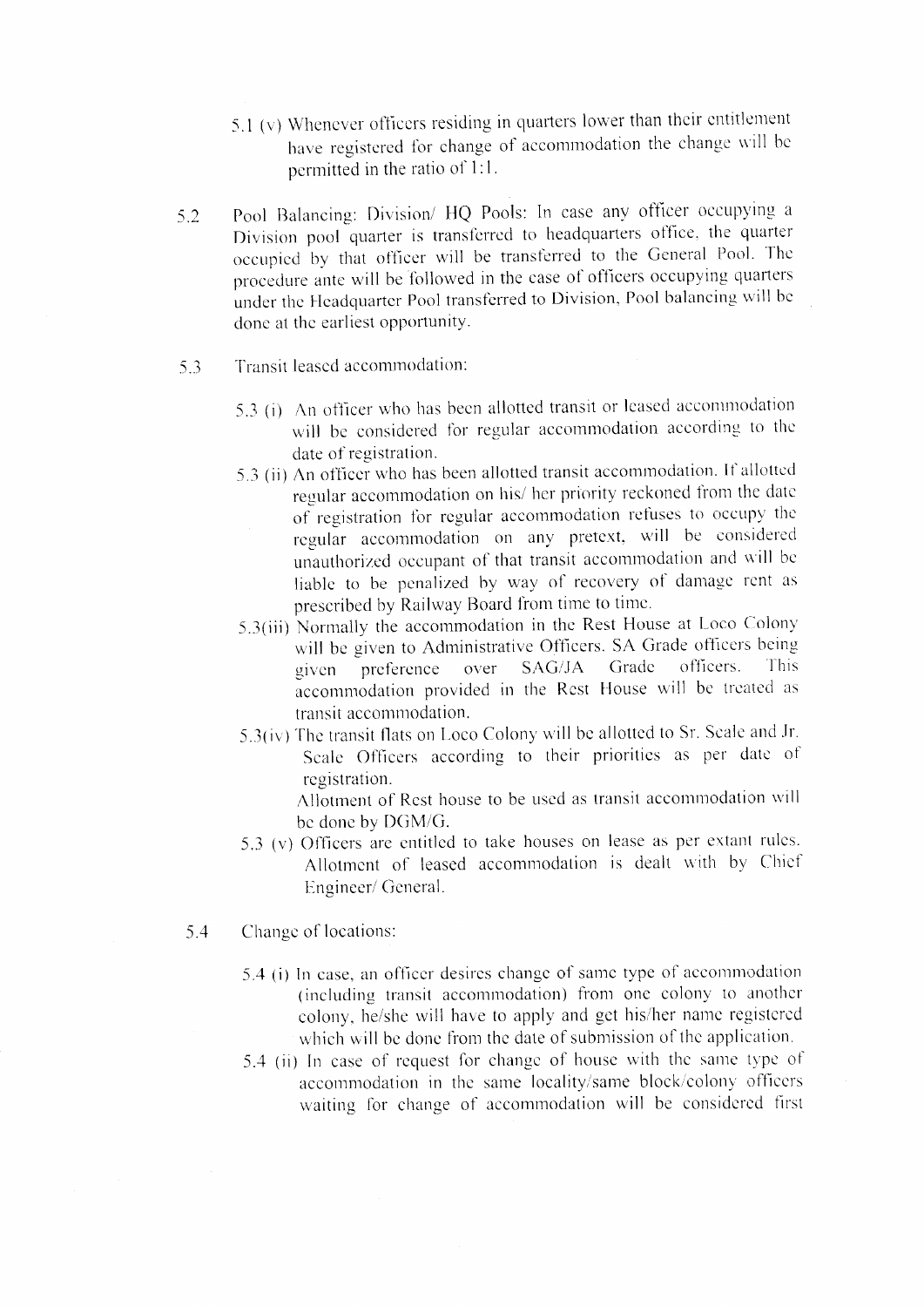before considering the officers for initial allotments. A separate priority for change of accommodation will be maintained for this purpose as per date of request for change.

#### **Additions/Alteration to the Accommodation** 6.

Additions/ alteration to hired/ Railway accommodation should not be done  $6.1$ without prior permission of the Administration.

#### **Policy for Servants Quarters** 7.

- Servants' quarters attached to the officer flat are intended only for the  $7.1$ residential purpose of the personal servants of the officer to whom the flat is allotted. It is the responsibility of the officer to ensure that the outhouse is not put to any unauthorized use. It is also his responsibility to get the out-house vacated when he vacates the flat only after which the certificate of vacation will be given by the IOW.
	- 7.1 (i) A maximum of 6 persons only will be permitted to stay in an officers' outhouse and it is the responsibility of the officer occupying the flat to ensure this.
	- 7.1 (ii) Servants are permitted to keep their parents with them provided the total number of members does not exceed six (including children of all age groups.)
- Immediately on occupation of the quarters in Jaipur the officer has to give  $7.2$ the full particulars of the servants staying in his outhouse in the prescribed proforma to the IOW Jaipur. Identity cards with photograph should be obtained from IOW for each person. This should be done within one month of the occupation of the quarters. The persons staying in the outhouse without identity cards will be treated as unauthorized occupation of the outhouse and dealt with as per rules.

#### Garages 8.

An officer owning a vehicle should submit his written request to SDGM for registration and allotment of garage giving the registration number of the vehicle. A photocopy of the R.C. Book shall be submitted along with the application.

- Allotment of garages: Allotment of garages will be made in the priority 8.1 listed in Para 4.
- An officer who is allotted a garage will release the garage if he disposes 8.2 off his car.
- Garage should not be used as residential accommodation or for storing 8.3 material etc. Misuse of garage may result in cancellation of the allotment.
- Allotment orders for garages will be issued only after the receipt of copy 8.4 of registration of vehicle in his/spouse or child's name.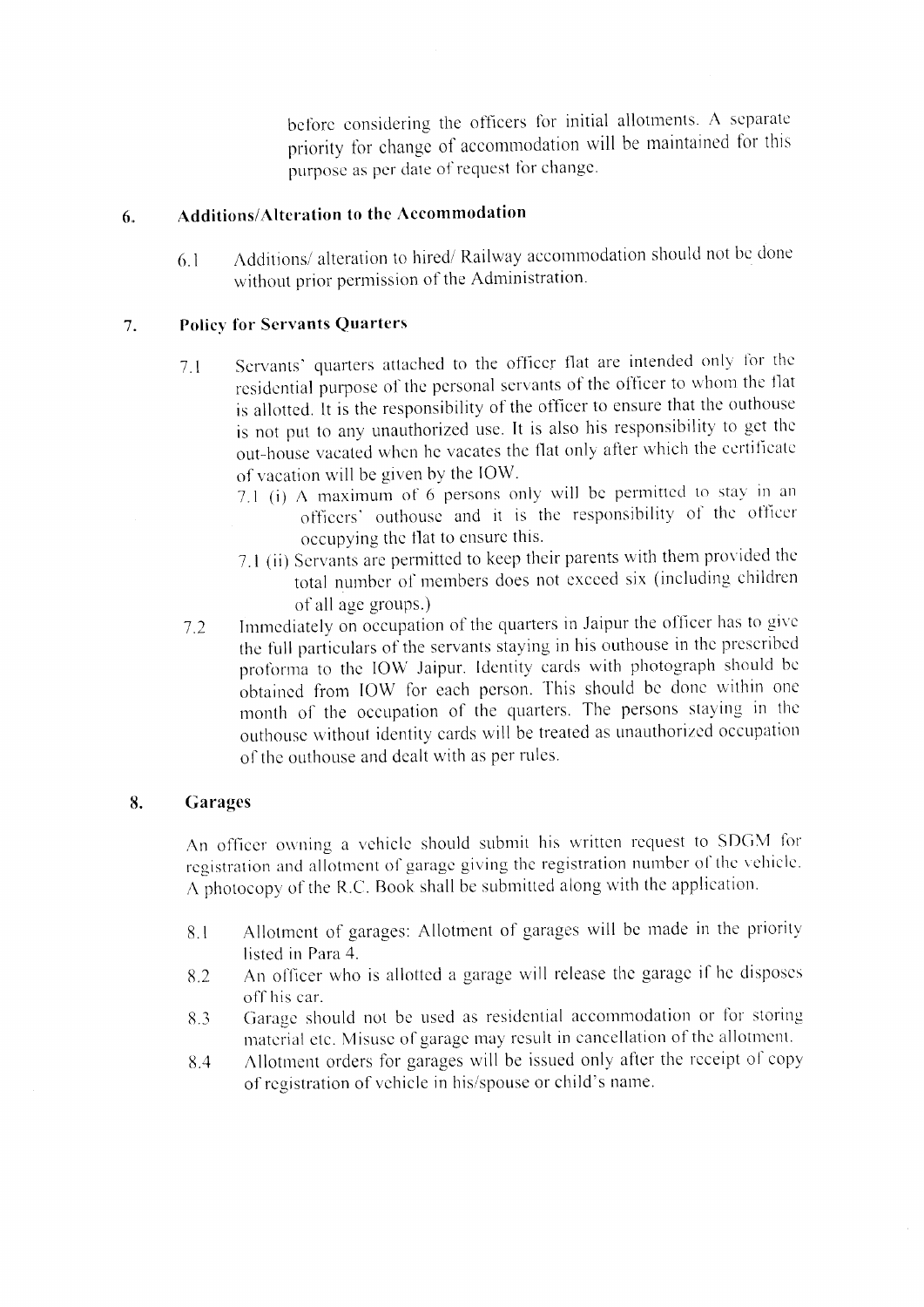#### **Cancellation or Registration**  $9<sub>1</sub>$

If an officer whose name is registered for allotment of quarters is not  $9<sub>1</sub>$ interested in Railway accommodation at a later date, he should inform SDGM of the same for deletion of his name from the waiting list.

#### **Upkeep of Accommodation**  $10.$

The occupants are responsible to keep their premises in good condition  $10.1$ and take due care of the fittings etc. in their quarters. In case of any damage/ or loss or Railway Property, by an act of negligence, misconduct improper use etc. on the part of the allottee or any other person including the inmates of the outhouse, the administration reserves its right to recover the cost/repair charges from the allottee.

#### **Retention of Accommodation**  $11.$

- Retention of quarters will be governed by the extant rules laid down by the  $11.1$ Railway Board on the subject and will also be subject to specific sanction for such retention being issued by the competent authority.
- Retention of quarters by an officer on transfer, deputation study leave,  $11.2$ leave retirement and heirs of a deceased Railway servant will be permitted only in case where it is absolutely justified keeping in view the rules laid down by the Railway Board. The officer must arrange to have the necessary sanction for retention of quarter before relinquishing his post. Where the period of retention of a quarter is not covered by appropriate sanction the occupation will be treated as unauthorized and rent would be recovered as per rules. Besides, the officer concerned will expose himself for departmental disciplinary action. Eviction proceedings will be initiated under Public Premises (Eviction of unauthorized Occupants) Act 1971 to get the quarters vacated.
- Audit Officers should vacate the Railway accommodation when they  $11.3$ cease to be in Railway Audit. However, they will be permitted to retain the quarters as in the case of Railway officers as per the extant rules on the subject.
- When an officer retires or is transferred out of Jaipur area, it is his/her  $11.4$ responsibility to inform SDGM about his transfer/ retirement and permission if need be to retain the quarters occupied by him should be obtained will in advance failing which his continued stay in the Railway quarters will be treated as unauthorized and action taken under Public Premises (Eviction of unauthorized occupants) Act 1971. Postfacto sanction in case of very exceptional circumstances will be at the discretion of the General Manager.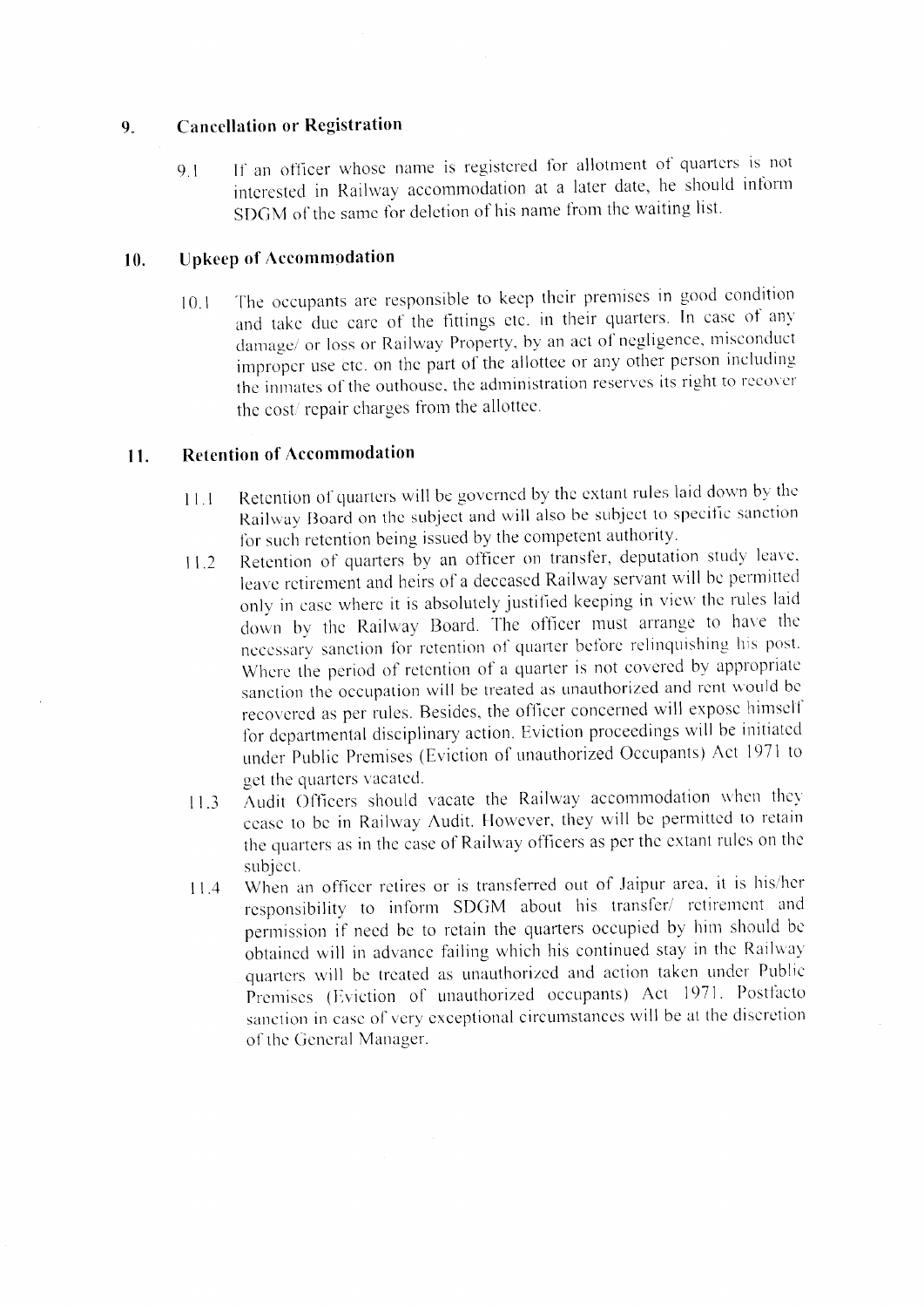#### **Sharing or Subletting of Accommodation**  $12.$

Prior sanction should be obtained for accommodating guests, relatives or  $12.1$ friends. Only in the case of close relatives such as parents/brother/sisters of the employees or his wife/her husband (if the employee is a lady) or any other non-dependents, permission will be accorded by the administration on the merits of each case. Subletting of quarters or harboring persons who are not entitled to live in Railway accommodation is strictly forbidden. Any person transgressing this condition will render himself liable to such penal action as the administration may deem proper in circumstances of the particular case besides immediate revocation of the allotment of Railway quarter to him.

#### Joint Occupation of Railway Quarter by Two or More Employees  $13.$

- In case where permission has been granted for an employee with the  $131$ approval of the controlling officer for sharing the residence allotted to him with (a) Govt. servant who is eligible for accommodation in the HQ's/Divisional pool and (b) a close relative, the allottee remains responsible for payment of the rent and is allowed to charge proportionate rent from the sharer. The Government servant sharing the accommodation with the allottee is also not debarred from drawing house rent allowance. In such cases, the responsibility for handing over vacant possession of the quarter, its out-houses, garage will be that of the original allottee and the IOW should not give a vacation certificate unless he has received vacant possession in this manner from the original allottee.
- A quarter may be allotted to more than one employee. In such a case, the  $13.2$ assessed rent may be recovered proportionately on the basis of floor area occupied by each employee. The amount to be recovered from each employee should not, however, exceed 10% of his share of the assessed rent (on the floor area basis) whichever is less.

#### **Right of Access to Premises** 14.

The Administration's staff has the right of access to the premises at all  $14.1$ time for carrying out maintenance etc. It is to be clearly understood that the Railway accommodation is occupied by the user at his own risk in all respect and the administration may decline comply with any request for white-washing repairs etc. if unwarranted and to suit the needs of the occupant.

#### **Right to Amend the Rules**  $15.$

The Administration reserves the right to amend or deviate from these rules  $15.1$ wherever considered necessary in administrative interests. but such amendment/ decision will be subject to General Manager's approval.